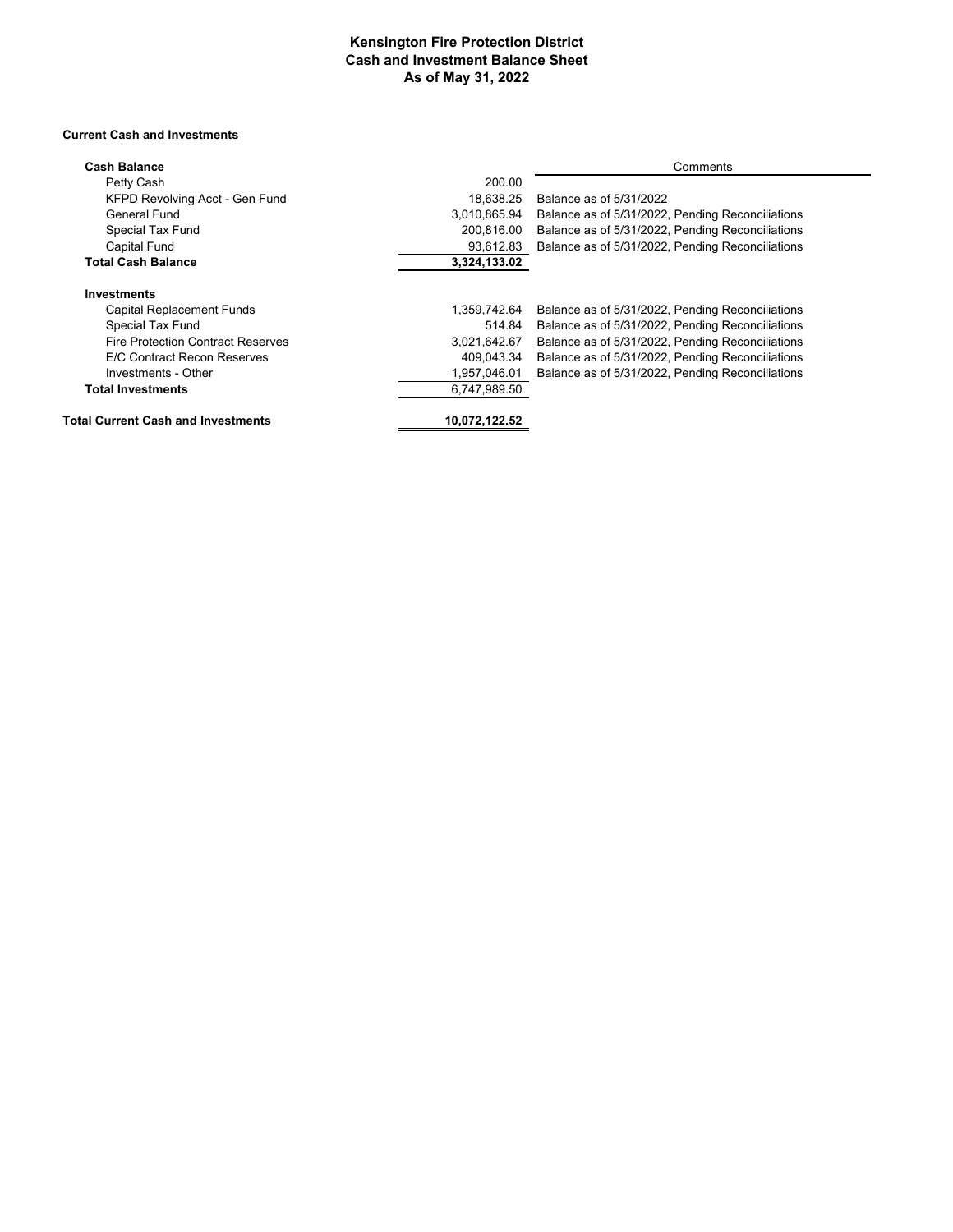### Kensington Fire Protection District 06/03/22 **Profit & Loss Prev Year Comparison** Accrual Basis July 2021 through May 2022

|                                                                                                                        | Jul '21 - May 22                                     | Jul '20 - May 21                                     | \$ Change                                        | % Change                                 |
|------------------------------------------------------------------------------------------------------------------------|------------------------------------------------------|------------------------------------------------------|--------------------------------------------------|------------------------------------------|
| <b>Ordinary Income/Expense</b><br><b>Income</b>                                                                        |                                                      |                                                      |                                                  |                                          |
| <b>Property Taxes</b><br><b>Special Taxes</b><br><b>Other Tax Income</b><br><b>Lease Agreement</b>                     | 4,657,690.34<br>204,417.70<br>12,378.26<br>33,552.75 | 4,522,761.11<br>200,685.70<br>12,437.04<br>33,498.30 | 134,929.23<br>3,732.00<br>$-58.78$<br>54.45      | 3.0%<br>1.9%<br>$-0.5%$<br>0.2%          |
| <b>Interest Income</b><br><b>Miscellaneous Income</b>                                                                  | 18,719.13<br>428,441.12                              | 32,087.61<br>84,212.60                               | $-13,368.48$<br>344,228.52                       | -41.7%<br>408.8%                         |
| <b>Total Income</b>                                                                                                    | 5,355,199.30                                         | 4,885,682.36                                         | 469,516.94                                       | 9.6%                                     |
| <b>Expense</b><br><b>Staff</b>                                                                                         |                                                      |                                                      |                                                  |                                          |
| Wages<br><b>Payroll Taxes</b><br><b>Workers Compensation/Life Ins</b><br><b>Payroll Processing</b>                     | 119,875.75<br>10,226.08<br>576.40<br>1,788.50        | 133,825.01<br>11,013.29<br>1,597.87<br>1,584.25      | $-13,949.26$<br>-787.21<br>$-1,021.47$<br>204.25 | $-10.4%$<br>$-7.2%$<br>$-63.9%$<br>12.9% |
| <b>Total Staff</b>                                                                                                     | 132,466.73                                           | 148,020.42                                           | $-15,553.69$                                     | $-10.5%$                                 |
| <b>RETIREE MEDICAL BENEFITS</b><br><b>CalPERS Settlement</b>                                                           | 10,472.88                                            | 7,616.64                                             | 2,856.24                                         | 37.5%                                    |
| <b>Total RETIREE MEDICAL BENEFITS</b>                                                                                  | 10,472.88                                            | 7.616.64                                             | 2,856.24                                         | 37.5%                                    |
| <b>OUTSIDE PROFESSIONAL SERVICES</b><br>Accounting                                                                     | 31,045.00                                            | 43,350.00                                            | $-12,305.00$                                     | $-28.4%$                                 |
| <b>Actuarial Valuation</b><br>Audit                                                                                    | 3,000.00<br>16,000.00                                | 5,600.00<br>16,000.00                                | $-2,600.00$<br>0.00                              | $-46.4%$<br>0.0%                         |
| <b>Bank Fee</b>                                                                                                        | 25.00                                                | 0.00                                                 | 25.00                                            | 100.0%                                   |
| <b>Contra Costa County Expenses</b><br><b>El Cerrito Contract Fee</b><br><b>El Cerrito Reconciliation(s)</b>           | 53,552.53<br>3,232,047.96<br>175,128.81              | 34,059.76<br>2,960,505.79<br>274,693.31              | 19,492.77<br>271,542.17<br>$-99,564.50$          | 57.2%<br>9.2%<br>$-36.3%$                |
| <b>IT Services and Equipment</b><br><b>Fire Abatement Contract</b><br><b>Fire Engineer Plan Review</b>                 | 272.78<br>0.00<br>688.00                             | 9,161.78<br>2,450.00<br>972.00                       | $-8,889.00$<br>$-2,450.00$<br>$-284.00$          | $-97.0%$<br>-100.0%<br>$-29.2%$          |
| <b>RGS Contract</b><br><b>Grant Writer/Coordinator</b>                                                                 | 0.00<br>6,547.50                                     | 0.00<br>844.10                                       | 0.00<br>5,703.40                                 | $0.0\%$<br>675.7%                        |
| <b>LAFCO Fees</b><br><b>Legal Fees</b><br><b>PSB Consultant</b>                                                        | 0.00<br>6,453.92<br>0.00                             | 2,293.70<br>44,449.69<br>1,425.00                    | $-2,293.70$<br>$-37,995.77$<br>$-1,425.00$       | -100.0%<br>$-85.5%$<br>-100.0%           |
| <b>BHI/GM Recruitment</b><br><b>Temporary Services</b><br><b>Traffic Study</b>                                         | 0.00<br>0.00<br>0.00                                 | 14,400.00<br>8,782.85<br>0.00                        | $-14,400.00$<br>$-8,782.85$<br>0.00              | -100.0%<br>-100.0%<br>$0.0\%$            |
| <b>Website Development/Maintenance</b><br><b>Wildland Vegetation Mgmt</b><br><b>OUTSIDE PROFESSIONAL SERVICES - Ot</b> | 2,707.40<br>4,000.00<br>0.00                         | 2,235.48<br>0.00<br>5,950.84                         | 471.92<br>4,000.00<br>-5,950.84                  | 21.1%<br>100.0%<br>-100.0%               |
| <b>Total OUTSIDE PROFESSIONAL SERVICES</b>                                                                             | 3,531,468.90                                         | 3,427,174.30                                         | 104,294.60                                       | 3.0%                                     |
| <b>COMMUNITY SERVICE ACTIVITIES</b><br><b>Public Education</b>                                                         | 17,761.88                                            | 3,100.00                                             | 14,661.88                                        | 473.0%                                   |
| <b>Community Shredder</b><br><b>DFSC Matching Grants</b><br><b>Community Sandbags</b><br><b>Volunteer Appreciation</b> | 5,300.36<br>0.00<br>1,728.57<br>449.69               | 0.00<br>24.000.00<br>0.00<br>0.00                    | 5,300.36<br>$-24,000.00$<br>1,728.57<br>449.69   | 100.0%<br>$-100.0%$<br>100.0%<br>100.0%  |
| <b>COMMUNITY SERVICE ACTIVITIES - Other</b>                                                                            | 483.17                                               | 0.00                                                 | 483.17                                           | 100.0%                                   |
| <b>Total COMMUNITY SERVICE ACTIVITIES</b>                                                                              | 25,723.67                                            | 27,100.00                                            | $-1,376.33$                                      | $-5.1%$                                  |
| <b>DISTRICT ACTIVITIES</b><br><b>Professional Development</b>                                                          | 3,323.58                                             | 120.00                                               | 3,203.58                                         | 2,669.7%                                 |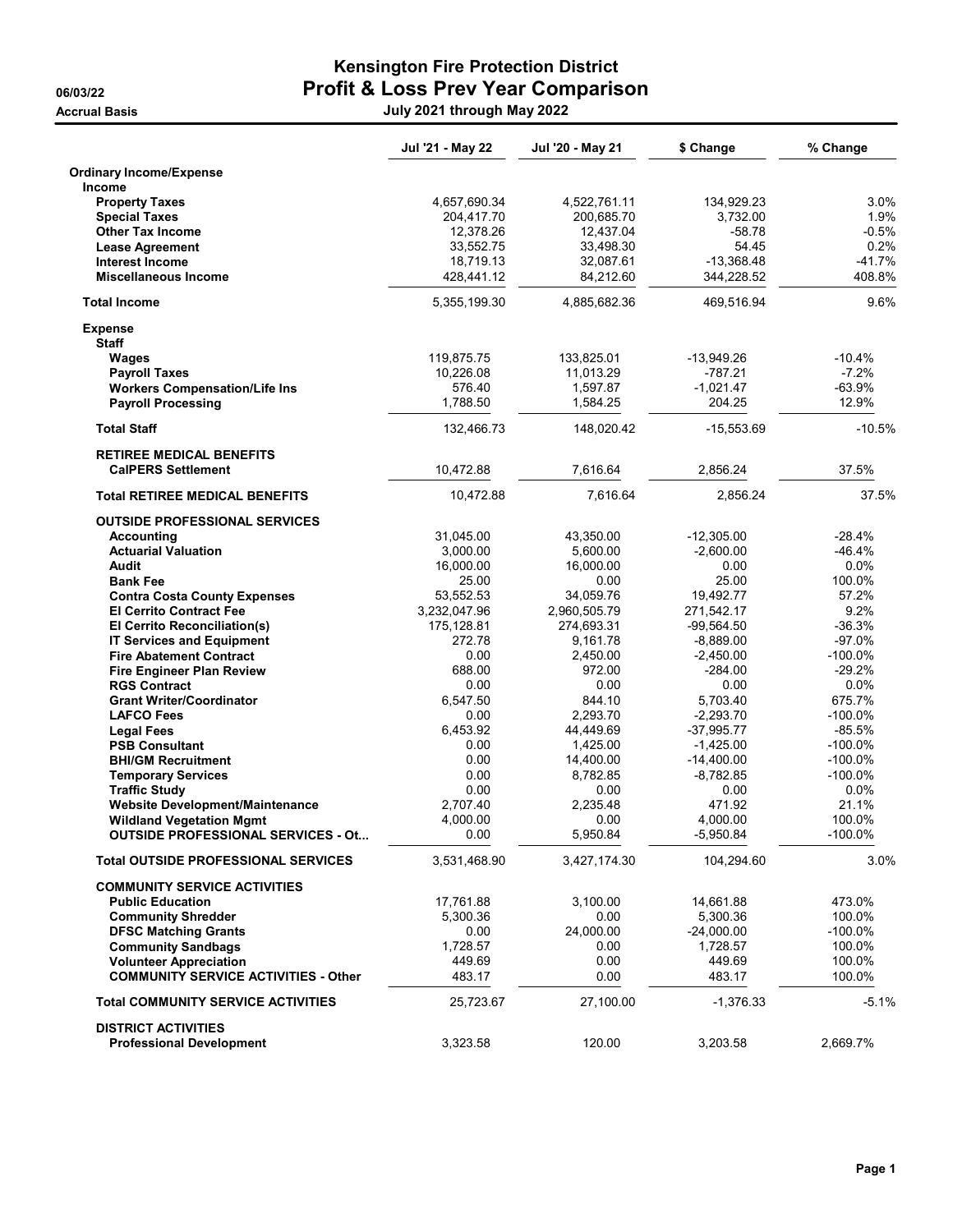## Kensington Fire Protection District 06/03/22 Profit & Loss Prev Year Comparison Accrual Basis July 2021 through May 2022

|                                         | Jul '21 - May 22 | Jul '20 - May 21 | \$ Change     | % Change   |
|-----------------------------------------|------------------|------------------|---------------|------------|
| Office                                  |                  |                  |               |            |
| <b>Office Expense</b>                   | 3,518.57         | 6,508.67         | $-2,990.10$   | $-45.9%$   |
| <b>Office Supplies</b>                  | 694.33           | 301.74           | 392.59        | 130.1%     |
| <b>Telephone</b>                        | 7,160.68         | 12,646.71        | $-5,486.03$   | $-43.4%$   |
| Office-Other                            | 0.00             | 317.83           | $-317.83$     | $-100.0\%$ |
| Office - Other                          | 0.00             | 63.83            | $-63.83$      | $-100.0%$  |
| <b>Total Office</b>                     | 11,373.58        | 19,838.78        | $-8,465.20$   | $-42.7%$   |
| <b>Election</b>                         | 0.00             | 4,990.83         | $-4,990.83$   | $-100.0%$  |
| <b>Firefighter's Apparel &amp; PPE</b>  | 0.00             | 1,187.00         | $-1,187.00$   | $-100.0%$  |
| <b>Staff Appreciation</b>               | 93.49            | 1,247.03         | $-1,153.54$   | $-92.5%$   |
| <b>Memberships</b>                      | 7,615.00         | 7,853.00         | $-238.00$     | $-3.0%$    |
| <b>Building Maintenance</b>             |                  |                  |               |            |
| <b>Needs Assess/Feasibility Study</b>   | 0.00             | 31,584.25        | $-31,584.25$  | $-100.0\%$ |
| <b>Gardening service</b>                | 2,275.00         | 2.275.00         | 0.00          | 0.0%       |
| <b>Building alarm</b>                   | 1,264.44         | 1.494.44         | $-230.00$     | $-15.4%$   |
| <b>Medical Waste Disposal</b>           | 2,140.61         | 4,884.89         | $-2,744.28$   | $-56.2%$   |
| <b>Janitorial Service</b>               | 2,012.48         | 1,155.00         | 857.48        | 74.2%      |
| <b>Miscellaneous Maint.</b>             | 5,498.72         | 25,058.39        | $-19,559.67$  | $-78.1%$   |
| <b>Total Building Maintenance</b>       | 13,191.25        | 66,451.97        | $-53,260.72$  | $-80.2%$   |
| <b>Building Utilities/Service</b>       |                  |                  |               |            |
| <b>Gas and Electric</b>                 | 10,876.19        | 10,926.07        | $-49.88$      | $-0.5%$    |
| <b>Water/Sewer</b>                      | 3.256.92         | 2,220.81         | 1,036.11      | 46.7%      |
| <b>Total Building Utilities/Service</b> | 14,133.11        | 13,146.88        | 986.23        | 7.5%       |
| <b>Total DISTRICT ACTIVITIES</b>        | 49,730.01        | 114,835.49       | $-65, 105.48$ | $-56.7%$   |
| <b>Total Expense</b>                    | 3,749,862.19     | 3,724,746.85     | 25,115.34     | 0.7%       |
| <b>Net Ordinary Income</b>              | 1,605,337.11     | 1,160,935.51     | 444,401.60    | 38.3%      |
| Net Income                              | 1,605,337.11     | 1,160,935.51     | 444,401.60    | 38.3%      |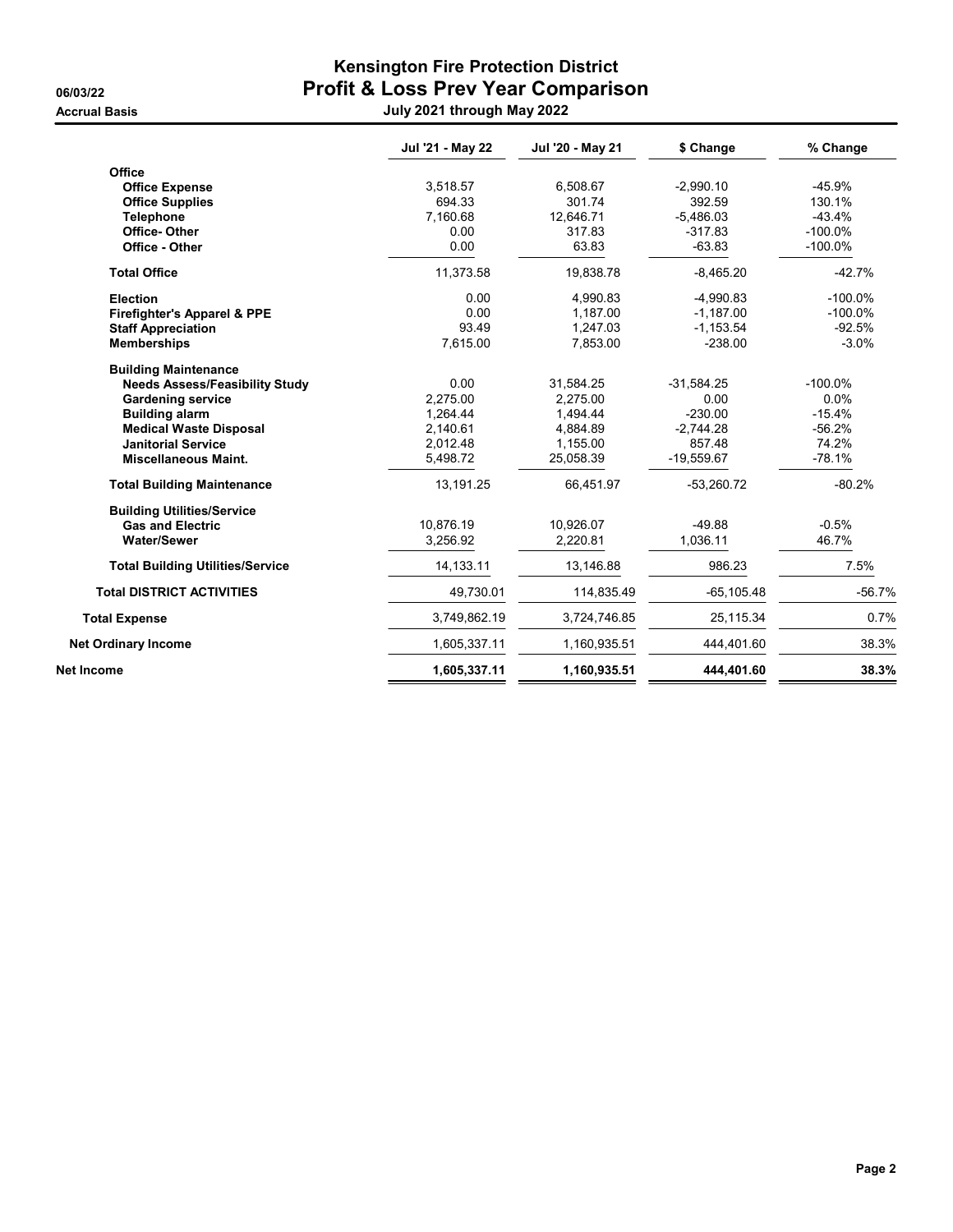## Kensington Fire Protection District 06/03/22 Trial Balance Accrual Basis **Accrual Basis** As of May 31, 2022

|                                                                                                                        | May 31, 22            |                              |
|------------------------------------------------------------------------------------------------------------------------|-----------------------|------------------------------|
|                                                                                                                        | <b>Debit</b>          | <b>Credit</b>                |
|                                                                                                                        |                       |                              |
| <b>Petty Cash</b><br>KFPD Revolving Acct - Gen Fund                                                                    | 200.00<br>147,629.28  |                              |
| <b>General Fund</b>                                                                                                    | 3,010,865.94          |                              |
| <b>Special Tax Fund</b>                                                                                                | 200,816.00            |                              |
| <b>Capital Fund</b>                                                                                                    | 93,612.83             |                              |
| <b>Accounts Receivable</b>                                                                                             | 10,699.23             |                              |
| <b>Advance on Taxes</b>                                                                                                | 118,471.19            |                              |
| <b>Advance on Supplemental Taxes</b>                                                                                   | 71,779.71             |                              |
| <b>Deposits on Fixed Assets</b>                                                                                        | 20,000.00             |                              |
| <b>Prepaid Services - EC</b>                                                                                           | 0.07                  |                              |
| Prepaid Exp.                                                                                                           | 1,159.00              |                              |
| <b>Prepaid CERBT - Retiree Trust</b>                                                                                   | 461,679.48            |                              |
| <b>Investments</b>                                                                                                     | 7,788.46              |                              |
| <b>Investments:Capital Replacement Funds</b>                                                                           | 3,309,515.03          |                              |
| <b>Investments:Fire Protect, Contract Reserves</b>                                                                     | 3,021,642.67          |                              |
| <b>Investments: E/C Contract Recon Reserves</b>                                                                        | 409,043.34            |                              |
| Land                                                                                                                   | 5,800.00              |                              |
| <b>Equipment</b>                                                                                                       | 2,073,780.43          |                              |
| <b>Accumulated Depreciation-Equip</b>                                                                                  |                       | 1,011,602.78                 |
| <b>Building and Improvements</b><br><b>Accumulated Depreciation - Bldg</b>                                             | 2,391,581.26          |                              |
|                                                                                                                        | 43,134.58             | 1,208,874.20                 |
| <b>Current Capital Outlay: Temporary Facilities Project</b><br><b>Current Capital Outlay:PSB Renovation Soft Costs</b> | 472,110.94            |                              |
| <b>Current Capital Outlay: P/S Building Repair/Replace</b>                                                             | 1,696.98              |                              |
| <b>Current Capital Outlay: Fire Engine Type I</b>                                                                      | 104.40                |                              |
| <b>Current Capital Outlay:Firefighters Qtrs/Equip</b>                                                                  | 210.00                |                              |
| Due to Revolving Acct - Gen Fnd                                                                                        |                       | 54,454.86                    |
| Due to Other - Issued by CCC                                                                                           |                       | 21,329.71                    |
| <b>Accounts Payable</b>                                                                                                |                       | 1,605.65                     |
| <b>Deferred Inflow of Resources</b>                                                                                    |                       | 9,731.00                     |
| El Cerrito Reconcilation Liab.                                                                                         |                       | 419,249.04                   |
| <b>CalPERS Settlement Payable</b>                                                                                      |                       | 28,562.56                    |
| Postretirement Health Ben Liab                                                                                         | 20,094.86             |                              |
| <b>Fund Equity - General</b>                                                                                           |                       | 3,889,496.00                 |
| <b>Fund Equity - Capital Projects</b>                                                                                  |                       | 3,213,698.00                 |
| <b>Fund Equity - Special Revenue</b>                                                                                   |                       | 109,075.00                   |
| <b>Fund Equity - Gen Fixed Asset</b>                                                                                   |                       | 2,212,997.01                 |
| <b>Fund Equity</b>                                                                                                     |                       | 2,317,661.58<br>4,657,690.34 |
| <b>Property Taxes</b><br><b>Special Taxes</b>                                                                          |                       | 204,417.70                   |
| <b>Other Tax Income</b>                                                                                                |                       | 12,378.26                    |
| <b>Lease Agreement</b>                                                                                                 |                       | 33,552.75                    |
| <b>Interest Income</b>                                                                                                 |                       | 18,719.13                    |
| <b>Miscellaneous Income</b>                                                                                            |                       | 428,441.12                   |
| <b>Vehicle Maintenance</b>                                                                                             | 5,501.05              |                              |
| <b>Staff:Wages</b>                                                                                                     | 119,875.75            |                              |
| <b>Staff: Vacation Wages</b>                                                                                           | 9,182.25              |                              |
| Staff: Medical/dental ins compensation                                                                                 | 10,000.00             |                              |
| <b>Staff:Payroll Taxes</b>                                                                                             | 10,226.08             |                              |
| <b>Staff: Workers Compensation/Life Ins</b>                                                                            | 576.40                |                              |
| <b>Staff:Payroll Processing</b>                                                                                        | 1,788.50              |                              |
| <b>RETIREE MEDICAL BENEFITS: PERS Medical</b>                                                                          | 50,704.15             |                              |
| <b>RETIREE MEDICAL BENEFITS: Delta Dental</b>                                                                          | 10,436.69             |                              |
| <b>RETIREE MEDICAL BENEFITS: Vision Care</b>                                                                           | 3,554.10              |                              |
| <b>RETIREE MEDICAL BENEFITS: CalPERS Settlement</b>                                                                    | 10,472.88             |                              |
| <b>OUTSIDE PROFESSIONAL SERVICES: Nixle Fee</b>                                                                        | 3,182.70              |                              |
| <b>OUTSIDE PROFESSIONAL SERVICES: Long Term Financial Planner</b>                                                      | 26,031.25             |                              |
| <b>OUTSIDE PROFESSIONAL SERVICES: Emergency Prep Coordinator</b>                                                       | 91,666.63             |                              |
| <b>OUTSIDE PROFESSIONAL SERVICES: Accounting</b>                                                                       | 31,045.00<br>3,000.00 |                              |
| <b>OUTSIDE PROFESSIONAL SERVICES: Actuarial Valuation</b><br><b>OUTSIDE PROFESSIONAL SERVICES: Audit</b>               | 16,000.00             |                              |
| <b>OUTSIDE PROFESSIONAL SERVICES: Bank Fee</b>                                                                         | 25.00                 |                              |
| <b>OUTSIDE PROFESSIONAL SERVICES: Contra Costa County Expenses</b>                                                     | 53,552.53             |                              |
| <b>OUTSIDE PROFESSIONAL SERVICES: EI Cerrito Contract Fee</b>                                                          | 3,232,047.96          |                              |
|                                                                                                                        |                       |                              |